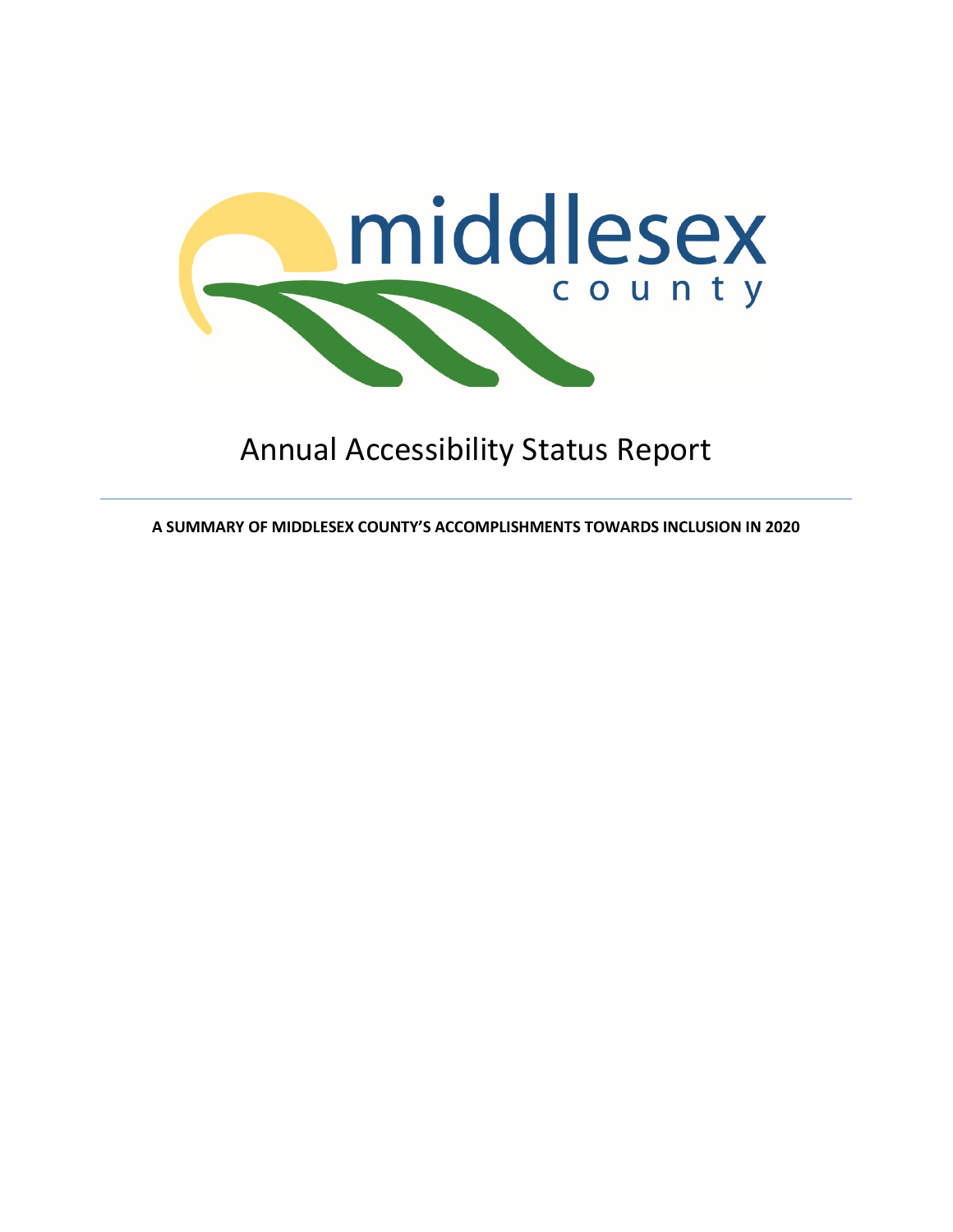## **Objectives and Purpose**

This is the fifth Annual Accessibility Status Report update of Middlesex County's Multi-Year Accessibility Plan. In 2016, Middlesex County released its second Multi-Year Accessibility Plan, in accordance with the Accessibility for Ontarians with Disabilities Act (AODA) and the Integrated Accessibility Standards Regulation (Ontario Regulation 191/11). The plan outlined our strategy to prevent and remove barriers to accessibility, which included how we will meet phased-in requirements under the AODA.

This Status Report includes the accessibility initiatives that were completed in 2020 to implement the strategy outlined in our Multi-Year Accessibility Plan.

## **Compliance Reporting**

Middlesex County filed its fifth Accessibility Compliance Report in 2019 with the Ministry for Seniors and Accessibility.

#### **Middlesex County's Commitment Statement**

Middlesex County's statement of commitment establishes the vision and goals for the County to meet the legislated accessibility requirements. The County's statement of commitment is publicly available on the County website.

Middlesex County is committed to being responsive to the needs of all its residents and employees. In order to meet the needs of people with disabilities the County will:

- Ensure policies, practices and procedures address dignity, independence, integration and provide for equal opportunity for people with disabilities.
- Allow people with disabilities to use their own personal assistive devices to obtain, use or benefit from the services offered by the County.
- Accommodate the accessibility needs of people with disabilities to ensure they can obtain, use or benefit from the County's goods, services, programs and facilities.
- Communicate with people with disabilities in a manner that takes into account the person's disability.

The County will promote accessibility by ensuring that compliance is met for all regulations made under the Accessibility for Ontarians with Disabilities Act, 2005. Timelines for compliance vary. In order to ensure that timelines are met, the County will establish, implement and maintain a multi-year accessibility plan. The plan will outline the County's strategy to prevent and remove barriers to people with disabilities.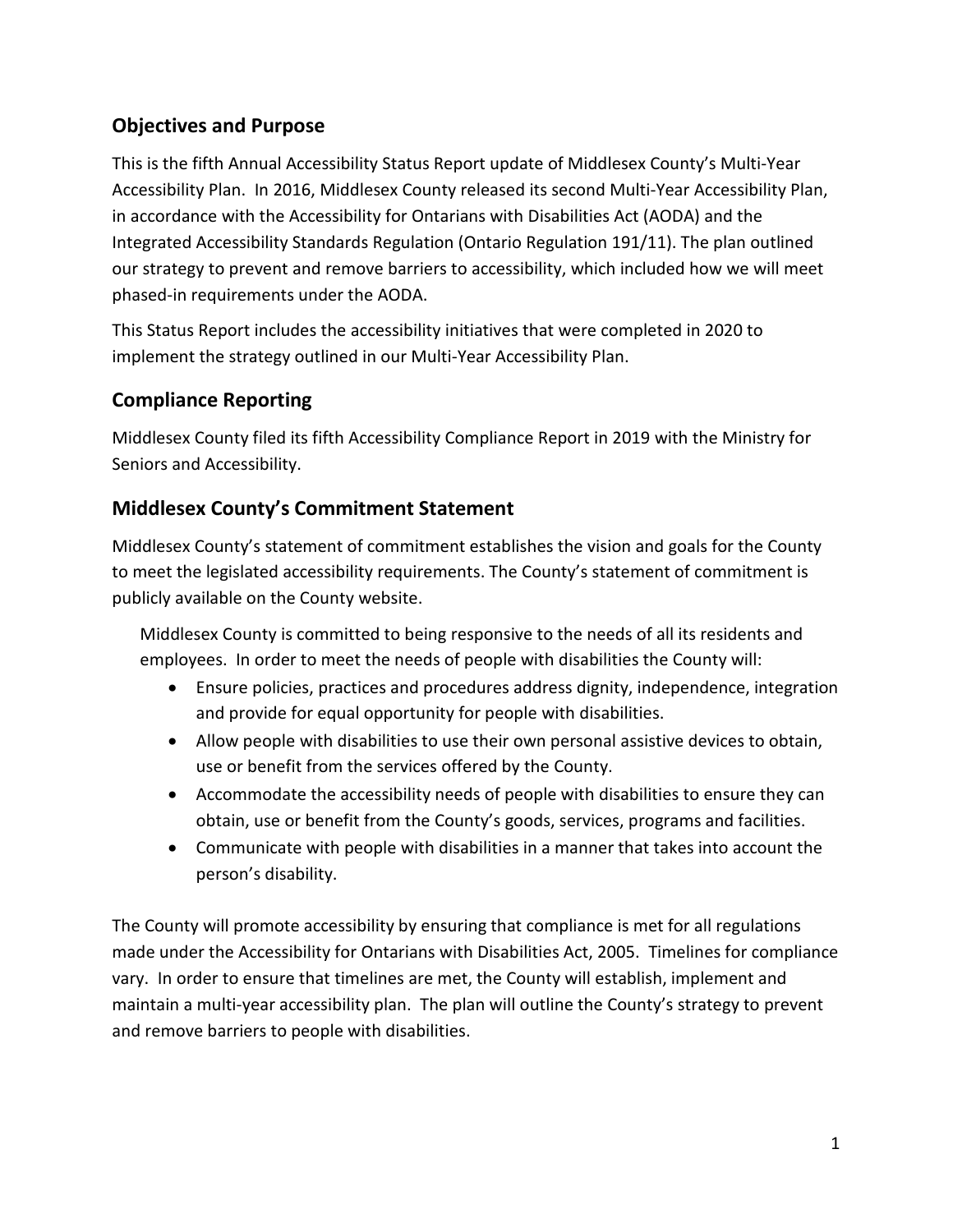#### **Continuous Achievements in Accessibility**

- The County focuses on removing barriers which may exist in our buildings and facilities, while ensuring that new buildings, leases, and renovations do not create any new barriers.
- Middlesex County's Accessibility Policy was updated in 2016, outlining what the County has done to comply with the 2016 Integrated Accessibility Standards Regulations and what our customers and employees can expect as we move forward.
- Middlesex County Accessibility Advisory Committee continues to meet and review accessibility initiatives while representing all local municipal partners across the County.
- The County continues to comply with the requirements of the Integrated Accessibility Standards Regulation including continuing to train staff, volunteers and third parties who interact on behalf of the County on an ongoing basis.
- All library branches continue to provide accessible materials and communication supports upon request. In addition, the library has several accessible materials and resources available including but not limited to: large print books, audio books, Centre for Equitable Library Access (CELA) Library loan access, and accessible computer workstations at the Strathroy, Lucan, Dorchester and Parkhill Library Branches. (Accessible Workstation includes: ZoomText with highcontrast, large print keyboard; Dragon Naturally Speaking and joystick mouse.)
- Notifying the public of accommodations for applicants with disabilities in its recruitment process.
- Continue to review customer feedback and take appropriate action.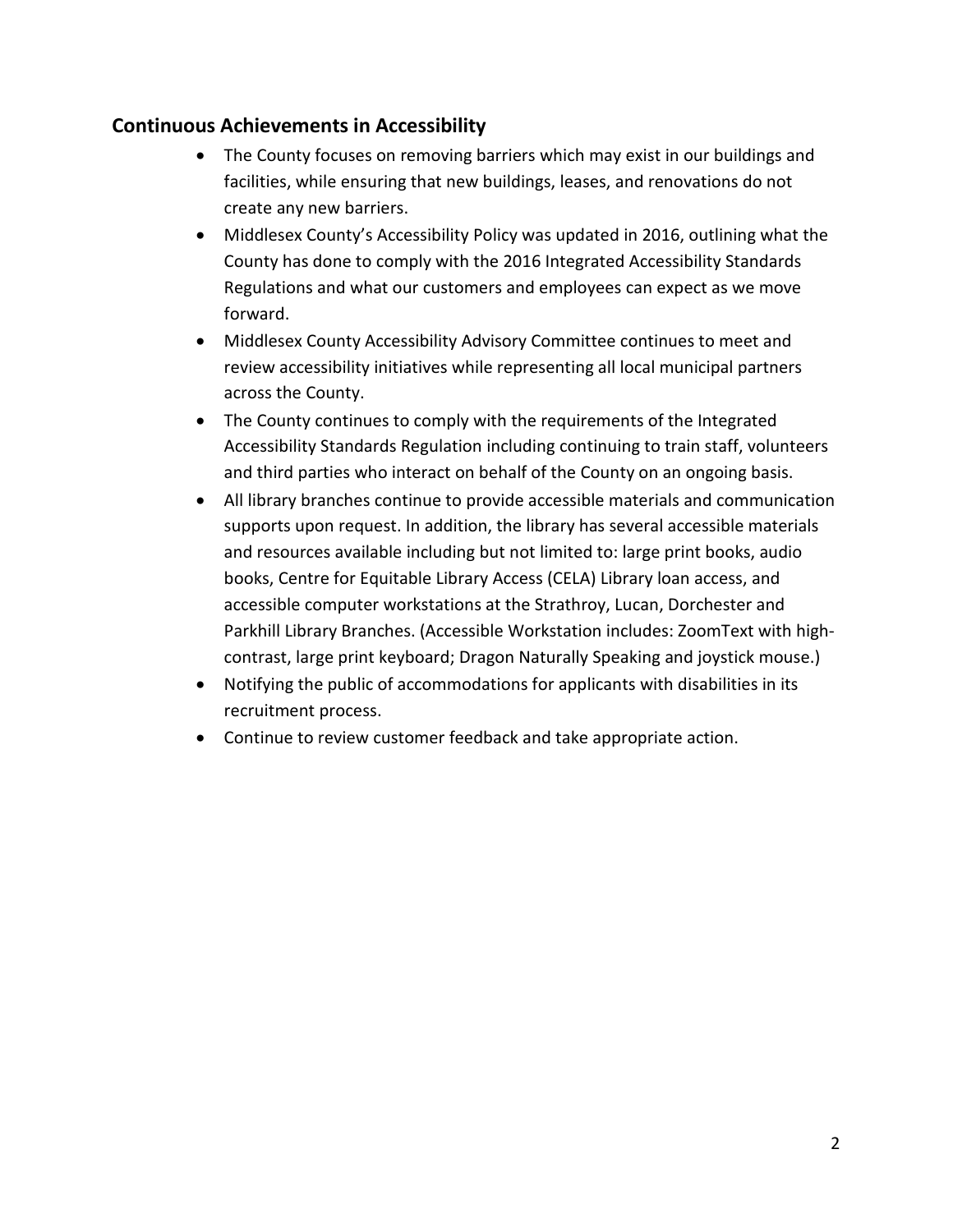## **Highlights of 2020**

- Enabling Accessibility Fund (Federal grant opportunity for funding up to \$100,000) application support provided to multiple local municipal partners
	- $\circ$  Successful in securing funding working with the Municipality of North Middlesex to make significant accessibility upgrades to the Ailsa Craig Community Centre
- Ontario Trillium Foundation: Resilient Communities Fund application support provided to local municipal partners – applications pending review
- Ministry for Seniors & Accessibility Compliance Audit support provided to multiple local municipal partners - compliant responses outstanding
- Significant accessibility upgrades to the Municipality of North Middlesex's Council chambers including audio (voice amplification and improved acoustics) and video components to build a more accessible Council experience for members of the public and members of Council
- Middlesex Accessibility Advisory Committee consultation and review on the following projects:
	- o Strathroy Public Library Renovation
	- o Douglas B. Weldon Park lighting & asphalt project
	- o Caverhill Park swing bays
	- o Denfield Park play structure replacement
	- o Kilworth Heights West park
	- o Poplar Hill Park project
	- o Ilderton Library Addition
- Web services RFP issued to support County and participating local municipal partners. RFP includes Web Content Accessibility Guidelines (WCAG) 2.0 AA requirements being met for new website projects
- New sidewalk system constructed in the Napperton Drive and Pike Road area in the Municipality of Adelaide-Metcalfe, meeting exterior paths of travel requirements under the IASR
- Significant built environment upgrades across the Municipality of Strathroy-Caradoc including
	- $\circ$  Installation of a mobility-device friendly trail system & 2 inclusive, barrier free swings in Yorkview Community Park